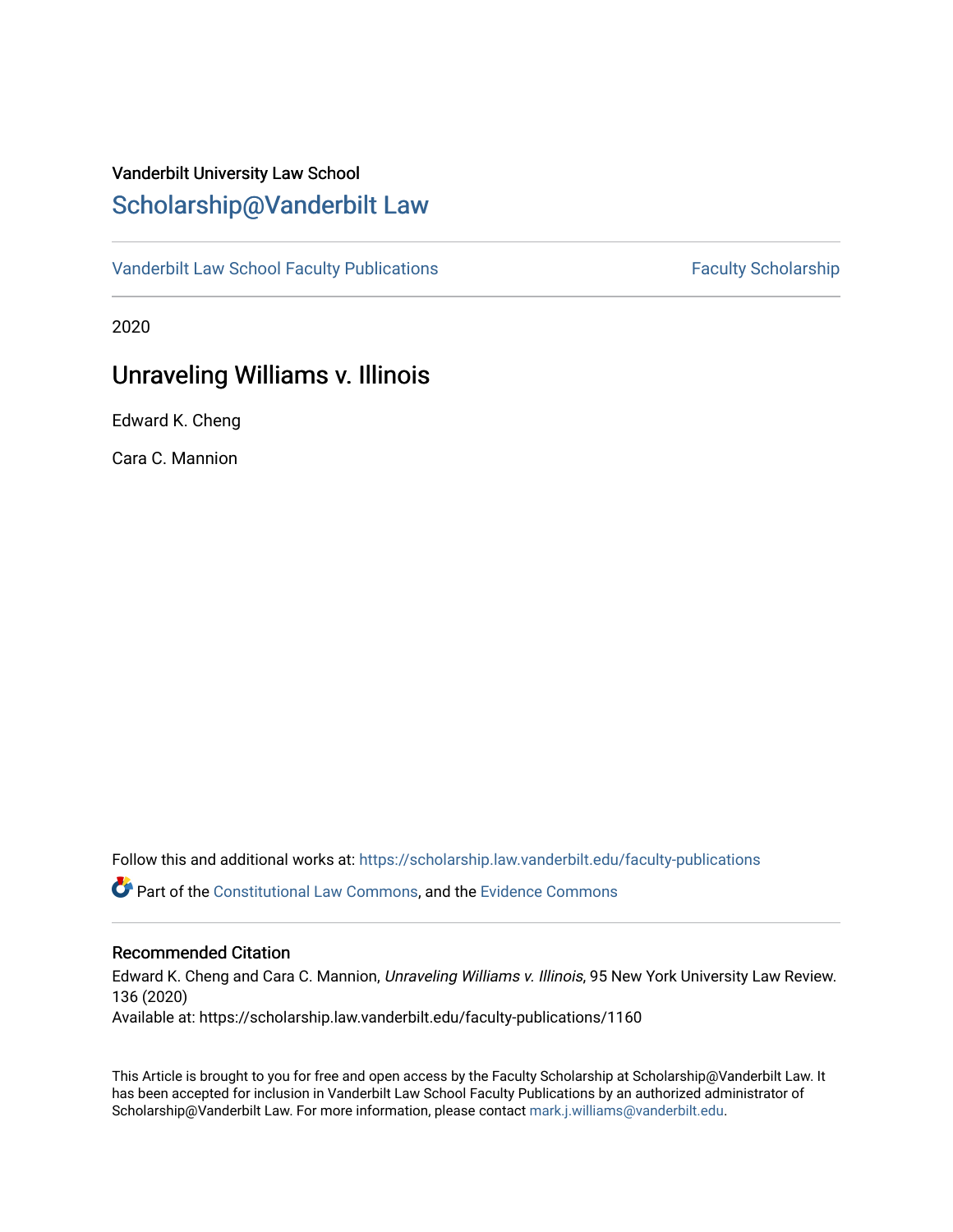# UNRAVELING *WILLIAMS V. ILLINOIS* EDWARD K. CHENG† & CARA C. MANNION‡

*This Essay addresses one of the key evidentiary problems facing courts today: the treatment of forensic reports under the Confrontation Clause. Forensics are a staple of modern criminal trials, yet what restrictions the Confrontation Clause places on forensic reports is entirely unclear. The Supreme Court's latest decision on the issue,* Williams v. Illinois*, sowed widespread confusion among lower courts and commentators, and during the 2018 Term, Justices Gorsuch and Kagan dissented to the denial of certiorari in* Stuart v. Alabama*, a case that would have revisited (and hopefully clarified)* Williams*.*

*Our Essay dispels the confusion in* Williams v. Illinois*. We argue that* Williams *involved three difficult and intertwined evidentiary questions: i) when experts may use inadmissible evidence as the basis of their opinions under Rule 703; ii) whether Rule 703 itself is consistent with the Confrontation Clause; and iii) whether reports that arise out of rigorous scientific processes implicate the Confrontation Clause at all. Along the way, we show that the answers to these questions help predict the future of the Confrontation Clause and offer a potential tool for improving forensic science.*

#### INTRODUCTION

Over the last quarter century, two evidentiary issues have bedeviled the Supreme Court and the American legal system as a whole. The first, embodied in *Daubert v. Merrell Dow Pharmaceuticals*, <sup>1</sup> has been the problem of experts and scientific reliability, an issue still hotly debated by courts and commentators today. The second, embodied in *Crawford v. Washington*, 2

<sup>†</sup> Hess Professor of Law, Vanderbilt Law School; Visiting Professor, Faculty of Law, Hebrew University of Jerusalem.

<sup>‡</sup> Law Clerk, Honorable William F. Jung, Middle District of Florida. We thank Deanna Foster for previous research assistance on this Essay, and Alex Nunn for helpful conversations. Ed Cheng acknowledges the support of a Vanderbilt Dean's Summer Research Grant. Copyright © 2020 by Edward K. Cheng & Cara C. Mannion.

<sup>1</sup> 509 U.S. 579 (1993).

<sup>2</sup> 541 U.S. 36 (2004).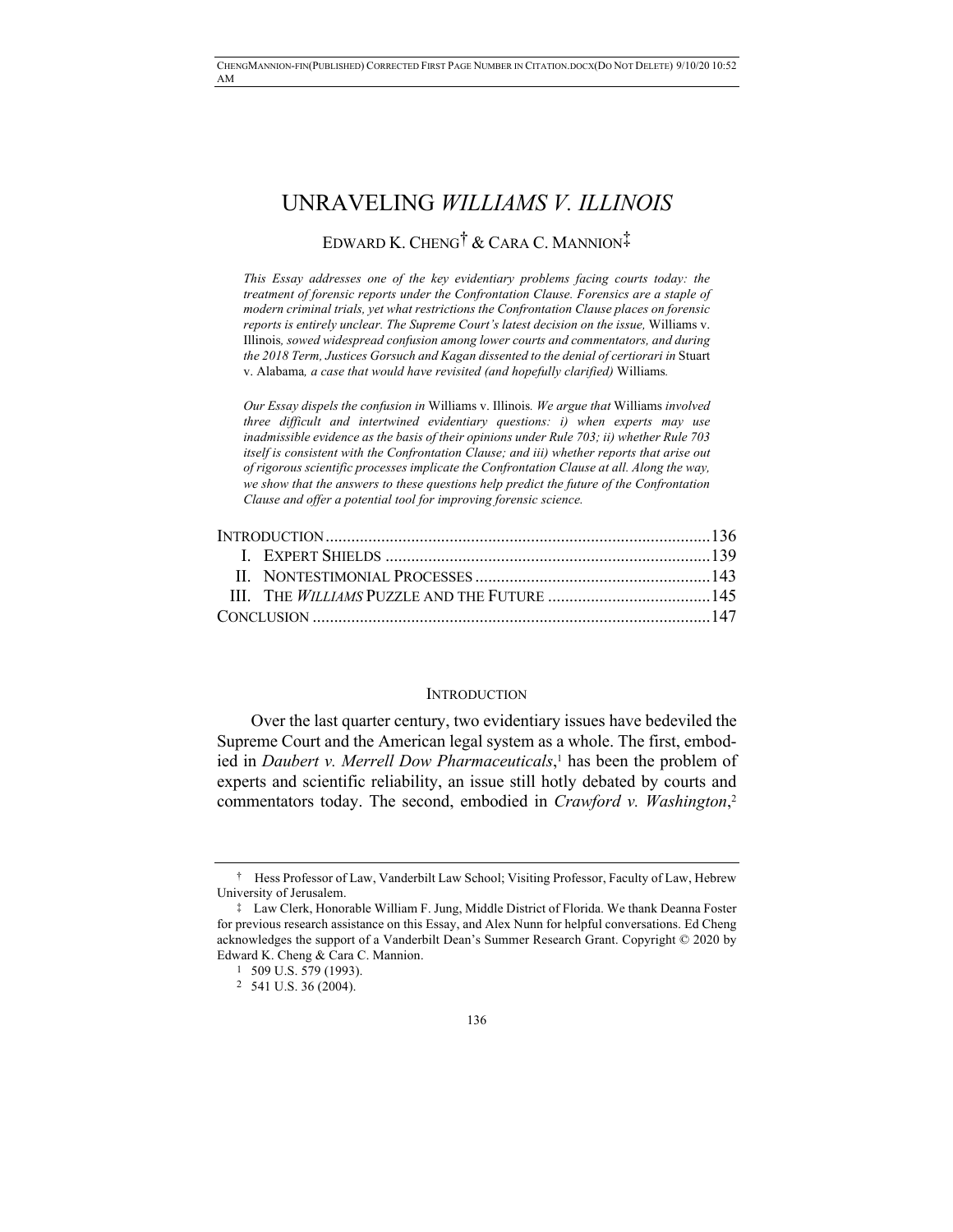has been the proper interpretation of the Confrontation Clause.<sup>3</sup> Ever since Justice Scalia led the charge to reframe Confrontation as a matter of procedural right rather than substantive reliability,<sup>4</sup> understanding precisely what statements are inadmissible (and why) has been a work in progress.

Unsurprisingly, then, where scientific evidence meets Confrontation namely, in the area of forensic reports—the case law has become a morass.<sup>5</sup> *Williams v. Illinois*, the Supreme Court's latest word on the matter,<sup>6</sup> has baffled the evidence community as well as courts around the country.7 The Second Circuit has described *Williams* as "intractable,"8 and one court has compared interpreting the case law in this area to an exercise in "tasseomancy," or divination through reading tea leaves.9 As a consequence, lower courts have treated *Williams* inconsistently,<sup>10</sup> with some effectively confining it to its facts.11

Yet, how the legal system handles forensics—and how the Confrontation Clause constrains it—is a big deal. Forensic analysis is a staple of modern criminal cases, and how the law ensures the reliability of forensic analysis impacts accuracy, costs, and procedural fairness.12 The combination of

6 567 U.S. 50 (2012).

7 Consider, for example, some evidence listserv postings from two evidence professors. James Duane noted that "it is devilishly difficult to extricate a succinct and accurate summary of the bewildering collection of inconsistent opinions in *Williams v. Illinois*, . . . which has naturally left lower courts (like everyone else) in a state of fairly significant confusion as to exactly what that case held and what it changed, if anything." Posting of James Duane, jamedua@regent.edu, to evidfac-l@chicagokent.kentlaw.edu (Nov. 5, 2013) (on file with authors). Clifford S. Fishman wrote: "My one-sentence summary: Like the final episode of The Sopranos, *Williams* ended without anyone knowing for sure exactly what happened or what it all meant; like the season finale of many TV series, it ended with everyone wondering what's going to happen next." Posting of Clifford S. Fishman, fishman@law.edu, to evid-fac-l@chicagokent.kentlaw.edu (Aug. 31, 2012) (on file with authors).

8 United States v. James, 712 F.3d 79, 95 (2d Cir. 2013).

9 People v. Barba, 155 Cal. Rptr. 3d 707, 740 (Ct. App. 2013).

10 *See, e.g.*, Christine Chambers Goodman, *Confrontation's Convolutions*, 47 LOY. U. CHI. L.J. 817, 817 (2016) ("[L]ower courts vary widely in interpreting when the Confrontation Clause applies.").

11 *James*, 712 F.3d at 95–96; *see also* Young v. United States, 63 A.3d 1033, 1043 (D.C. 2013) (taking an intermediate position on *Williams*'s precedential weight); Taryn Jones, Note, *Confronting* Williams*: The Confrontation Clause and Forensic Witnesses in the Post-*Williams *Era*, 67 HASTINGS L.J. 1087, 1108 (2016) (describing lower courts' varied responses to *Williams*).

12 *See* Williams v. Illinois, 567 U.S. 50, 92 (2012) (Breyer, J., concurring). *See generally*  Catherine L. Bonventre, The Implementation of Judicial Policy by Crime Laboratories: An

<sup>&</sup>lt;sup>3</sup> U.S. CONST. amend. VI ("In all criminal prosecutions, the accused shall enjoy the right . . . to be confronted with the witnesses against him . . . .").

<sup>4</sup> *Crawford*, 541 U.S. at 61.

<sup>5</sup> Stuart v. Alabama, 139 S. Ct. 36, 36 (2018) (Gorsuch, J., dissenting from denial of certiorari) ("To be fair, the problem appears to be largely of our creation. This Court's most recent foray in this field, *Williams v. Illinois*, yielded no majority and its various opinions have sown confusion in courts across the country." (citation omitted)).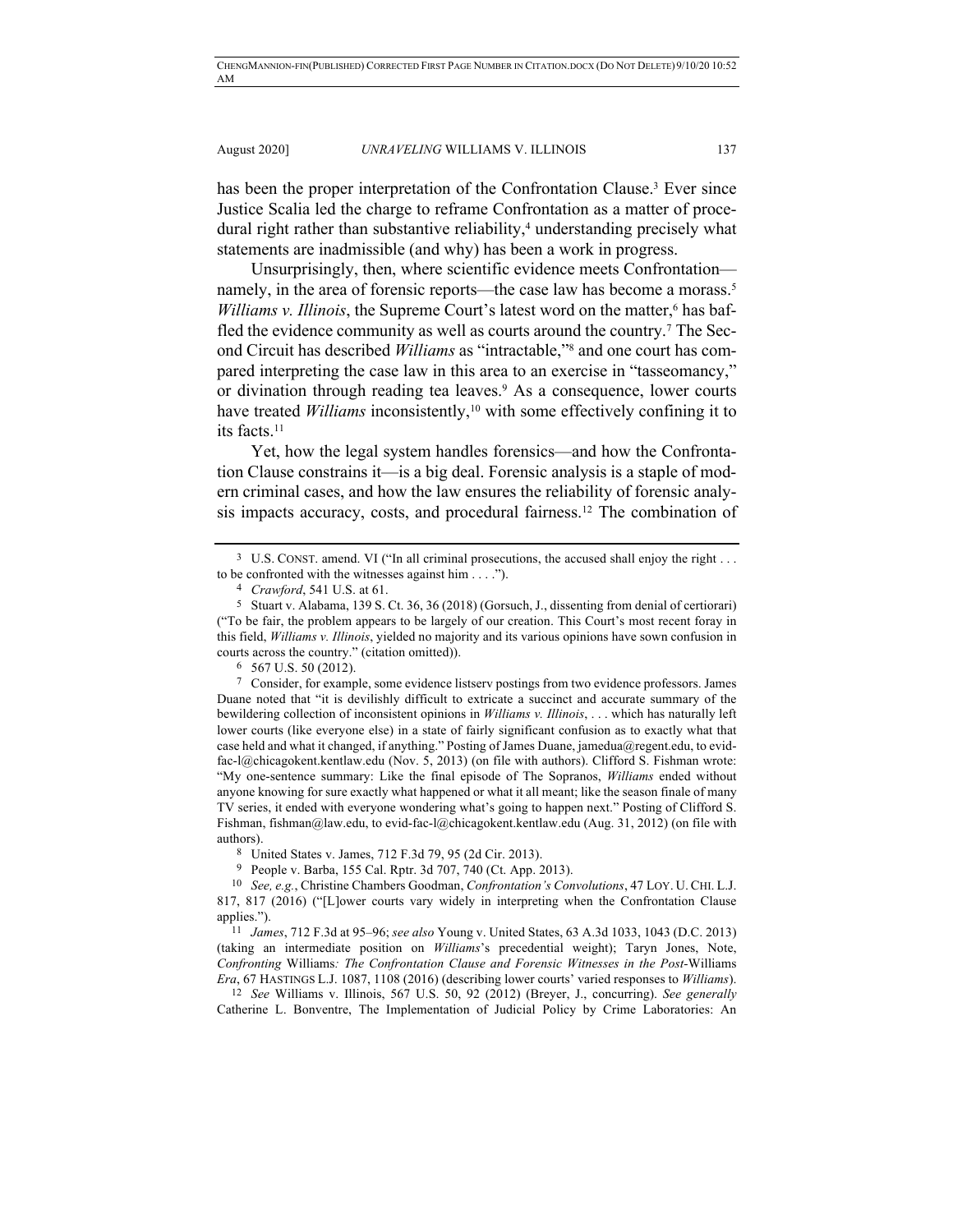poor guidance in *Williams*, doctrinal confusion, and high policy import practically guarantees future Supreme Court action. Indeed, during the 2018 Term, Justices Gorsuch and Sotomayor dissented from a denial of certiorari in *Stuart v. Alabama*, a case that would have squarely revisited *Williams* and the Confrontation jurisprudence surrounding forensic reports.13 The question seems to be not whether the Supreme Court will take up another forensics case, but when.

To aid this process of clarification, in this Essay we argue that the confusion over *Williams* stems from several underappreciated complexities. *Williams* in fact involved several difficult and intertwined evidentiary questions. One is what kind of information an expert may use in constructing his or her opinion under Rule 703.14 The text of Federal Rule of Evidence 703 and its state counterparts initially seems to answer this question easily, but it actually does not. Another is whether Rule 703's statutory framework coheres with the Confrontation Clause, which as a constitutional doctrine could simply reject it.<sup>15</sup> And finally, there is the question whether reports produced by proper scientific processes trigger the Confrontation Clause at all. This last question may initially appear settled by the two forensic cases prior to *Williams*, *Melendez-Diaz v. Massachusetts*<sup>16</sup> and *Bullcoming v. New Mexico*, <sup>17</sup> since there, the Court found drug analysis and blood-alcohol test reports to violate the Confrontation Clause. But this last question too remains controversial because the cases are subtly distinguishable. Both Justice Breyer and Justice Thomas, writing separately in *Williams*, suggested that certain forensic reports might not implicate the Confrontation Clause.18 We agree, though for slightly (but importantly) different reasons.

In sum, the solution to the *Williams* puzzle lies in teasing these questions apart analytically and then giving each its due. Only then can we fully understand forensic reports in the Confrontation context and chart a path forward. The remainder of this Essay proceeds as follows. Part I lays out an "expert shield" perspective on *Williams*. It explains that the rules governing the proper bases of an expert's opinion are not simply resolved by the text of

Examination of the Impact of *Melendez-Diaz v. Massachusetts* (2015) (unpublished Ph.D. dissertation, University at Albany, State University of New York) (on file with authors).

<sup>13</sup> Stuart v. Alabama, 139 S. Ct. 36 (2018) (Gorsuch, J., dissenting from denial of certiorari).

<sup>14</sup> FED. R. EVID. 703.

<sup>15</sup> Indeed, *Williams* involved Illinois Rule of Evidence 703, so proper interpretation of the federal Rule 703 was not even within the ambit of the Supreme Court. The only question presented was whether application of Illinois Rule 703 violated the Confrontation Clause. 16 557 U.S. 305 (2009).

<sup>17</sup> 564 U.S. 647 (2011).

<sup>18</sup> *See* Williams v. Illinois, 567 U.S. 50, 97 (2012) (Breyer, J., concurring) (emphasizing that the DNA analyst in *Williams* operated under a "veil of ignorance" unlike the analysts in *Melendez-Diaz* and *Bullcoming*); *id.* at 111 (Thomas, J., concurring) (emphasizing that the DNA report in *Williams* lacked "indicia of solemnity").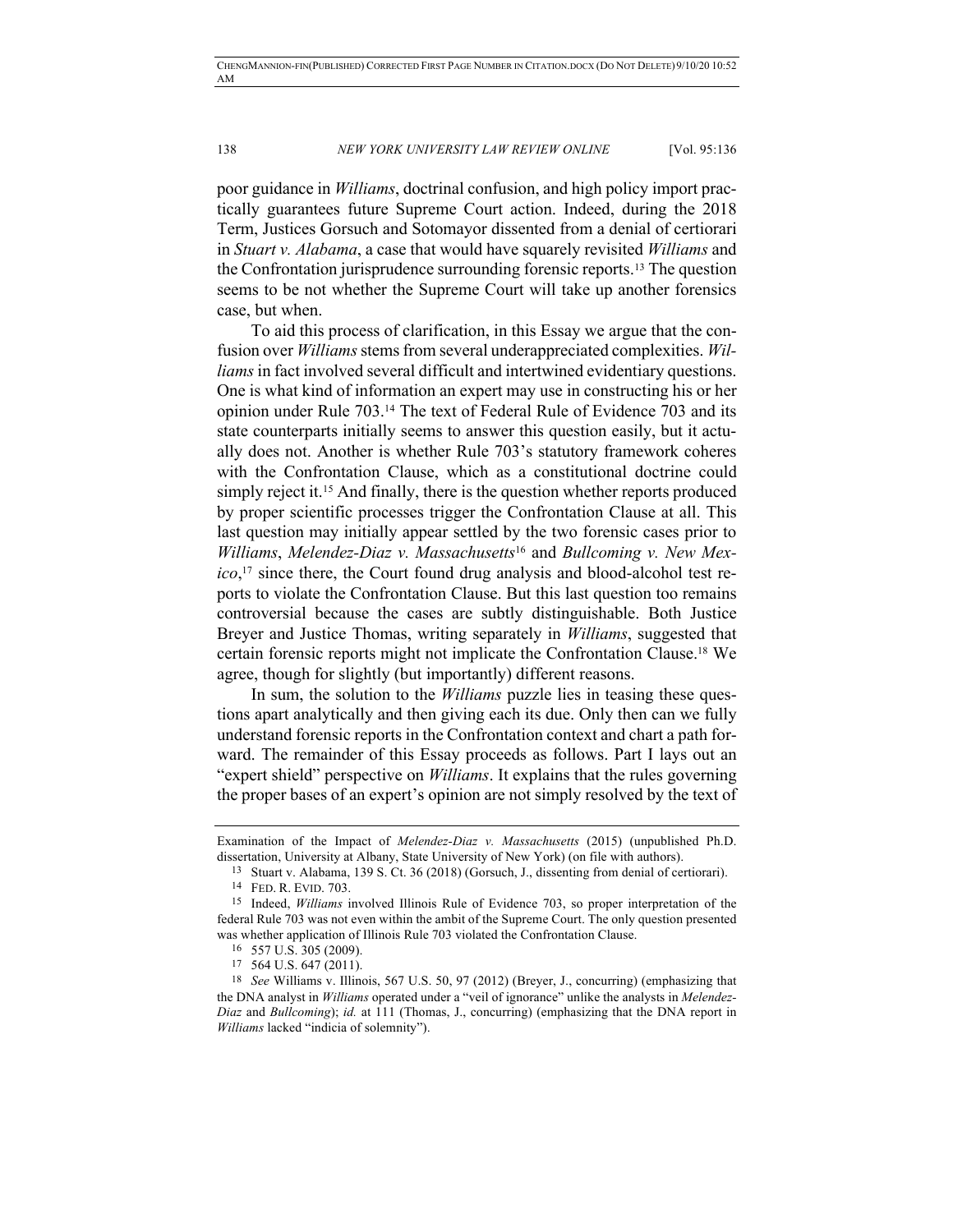Rule 703. Once properly understood, the structure of Rule 703 can help sharpen our understanding of the Confrontation Clause and how it meshes with Rule 703.

Part II offers an alternative "nontestimonial process" perspective on *Williams*, building on the plurality's alternative holding.<sup>19</sup> It argues that reports generated by proper scientific processes do not implicate the Confrontation Clause under *Crawford* at all. It also observes that interpreted in this way, the Confrontation Clause can become a valuable tool for addressing longstanding concerns about the reliability of forensic testimony under *Daubert*. 20

With these two perspectives in mind, Part III decodes the *Williams* puzzle and looks toward the future. Because both perspectives independently explain the outcome in *Williams*, we have an underdetermined system—that is why courts have struggled to determine what *Williams* stands for. Having unraveled the puzzle, Part III offers some paths forward for the Supreme Court when the next forensic-confrontation case appears on its docket. Part IV briefly concludes.

## I

## EXPERT SHIELDS

Rule 703 states that expert witnesses may base their opinions on inadmissible materials, so long as those materials are reasonably relied on by other experts in the field.21 *Williams* presented facts precisely along these lines: An independent laboratory, Cellmark Diagnostics, generated a suspect DNA profile based on semen swabs collected from a rape victim. <sup>22</sup> At trial, the prosecution offered Sandra Lambatos, a forensic specialist at the Illinois State Police Laboratory ("ISP"). Lambatos testified that laboratories like the ISP commonly relied on reports generated by other labs like Cellmark to expedite their processes. Then, relying on the Cellmark report, she concluded that the sample taken from the vaginal swab matched the defendant's DNA.23

No Cellmark analyst ever testified, and the Cellmark report was never

<sup>19</sup> *Id.* at 58 (plurality opinion).

<sup>20</sup> *See generally* NAT'L RESEARCH COUNCIL, STRENGTHENING FORENSIC SCIENCE IN THE UNITED STATES: A PATH FORWARD 90–110 (2009) [hereinafter NAS REPORT], https://www.nap.edu/read/12589/chapter/2 (illustrating the failures of admitting scientific evidence under *Daubert*).

<sup>21</sup> *See* ILL. R. EVID. 703 ("If of a type reasonably relied upon by experts in the particular field in forming opinions or inferences upon the subject, the facts or data [an expert relies on] need not be admissible in evidence."); *see also* FED. R. EVID. 703 (substantially similar language).

<sup>22</sup> *Williams*, 567 U.S. at 56–57.

<sup>23</sup> *Id.* at 60–62.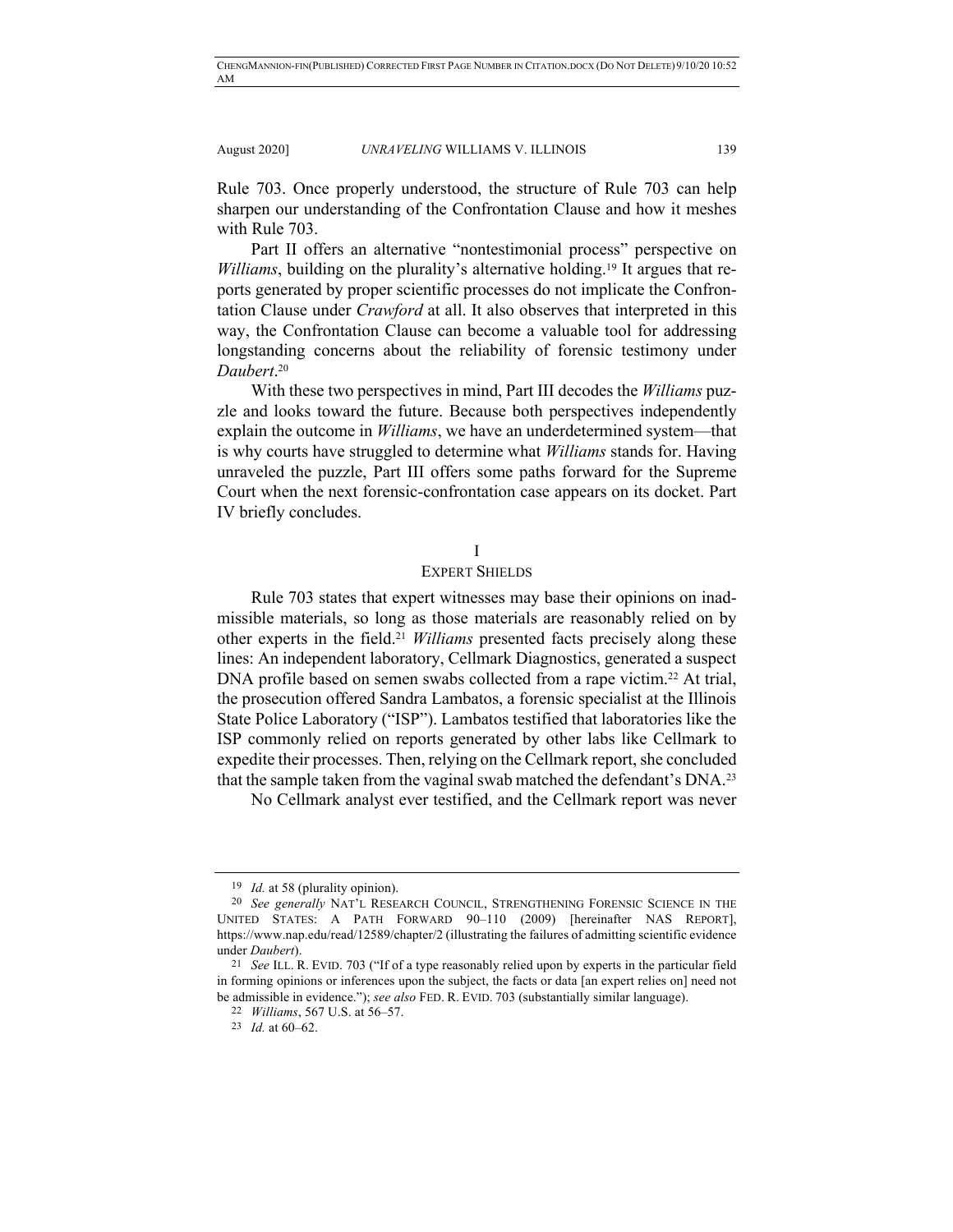introduced into evidence. <sup>24</sup> Lambatos only referenced the report as a source used for forming her expert opinion under Rule 703. This procedure contrasted sharply with the Supreme Court's two previous forays into forensic reports, *Melendez-Diaz* and *Bullcoming*. <sup>25</sup> In both of those cases, the trial court admitted the actual lab reports into evidence in what was later determined to be a violation of the Confrontation Clause.<sup>26</sup>

The innovation in *Williams* can thus be described as an "expert shield": an expert who—through operation of Rule 703—shields otherwise inadmissible evidence from Confrontation scrutiny, providing a path by which it can reach the factfinder. To be sure, Rule 705 strongly inhibits the expert from revealing the inadmissible information to the jury unless the opposing party allows the expert.<sup>27</sup> But ultimately, damage is done. The information influences the expert's opinion, which in turn influences the factfinder.<sup>28</sup>

Are such expert shields legitimate? From the plain language of Rule 703, the answer seems a straightforward yes. As long as the information is reasonably relied upon by experts in the field, the expert may base his or her opinion on it, effectively allowing the expert to launder the previously inadmissible information. But there are two immediate problems: First, does the rationale behind Rule 703 justify such a broad end-run around the evidence rules? And second, does this *statutory* evidentiary structure cohere with the Confrontation Clause? Can the prosecution use an expert shield to evade not just an evidentiary rule, but also the Confrontation Clause?<sup>29</sup>

Why does evidence law allow experts to inject inadmissible information

<sup>24</sup> *Id.* at 62 ("The Cellmark report itself was neither admitted into evidence nor shown to the factfinder. Lambatos did not quote or read from the report; nor did she identify it as the source of any of the opinions she expressed.").

<sup>25</sup> Bullcoming v. New Mexico, 564 U.S. 647 (2011); Melendez-Diaz v. Massachusetts, 557 U.S. 305 (2009).

<sup>26</sup> *See Bullcoming*, 564 U.S. at 665; *Melendez-Diaz*, 557 U.S. at 329.

<sup>27</sup> *See* FED. R. EVID. 705 ("Unless the court orders otherwise, an expert may state an opinion and give the reasons for it—without first testifying to the underlying facts or data. But the expert may be required to disclose those facts or data on cross-examination.").

<sup>28</sup> In the plurality opinion, Justice Alito emphasized that because mention of the Cellmark report was only used to assess the expert's basis, it was not offered for its truth and therefore did not implicate the Confrontation Clause. *Williams*, 567 U.S. at 72–73. The Court's analysis, however, oversimplifies the problem. The problem was not that Lambatos mentioned the existence of the Cellmark report to prove that she had a proper basis for her opinion. Used in that way, the report is not used for "its truth." Instead, the problem is that Lambatos's opinion substantively incorporated the (inadmissible) information found in the Cellmark report. Justice Kagan's dissent seemed to intuitively grasp this problem with the "not for the truth" argument. *Id.* at 125–27 (Kagan, J., dissenting).

<sup>29</sup> Indeed, *Williams* involved Illinois Rule of Evidence 703, and so the Supreme Court could only decide the case based on the Confrontation Clause and not the contours of Rule 703. *Id.* at 75 (plurality opinion).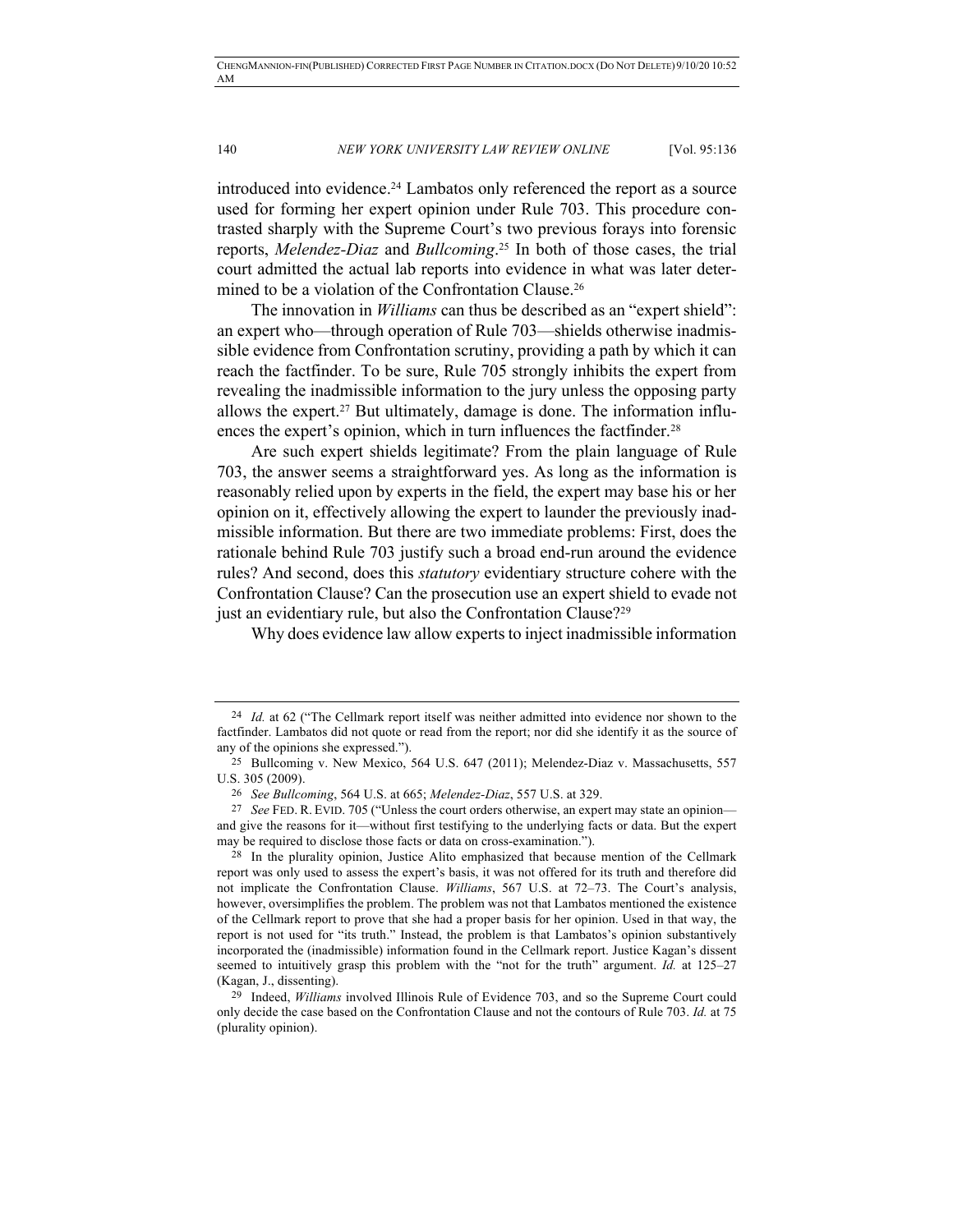into the factfinding process through Rule 703 in the first place?30 The most probable explanation involves deference to expertise. Evidence law typically shields juries from information when it fears that juries will mishandle it. For example, Rule 403 excludes evidence due to the danger of unfair prejudice.<sup>31</sup> Rule 802 excludes hearsay because the declarant is untested by cross-examination and therefore the hearsay testimony may be unreliable.<sup>32</sup> But Rule 703 presumes that experts do not raise the same concerns as lay decisionmakers. Rule 703 trusts expert practitioners to handle suspect evidence and to give the evidence its proper weight.33 When an expert's field routinely relies on such evidence, the expert is competent to assess and weigh it, even though the average layperson may not be. The expert shield in a sense "cures" or mitigates the danger associated with the suspect evidence.

But this line of reasoning only applies if the underlying motivation for the evidence rule is accuracy.34 If the evidentiary rule reflects non-accuracybased policy reasons, then allowing an expert shield makes no sense. For example, Rule 407 excludes evidence of subsequent remedial measures (SRMs) to encourage would-be defendants to make post-accident repairs.35

<sup>30</sup> *See generally* Robert H. Rhode, Note, *The Scope of the Reasonable Reliance Requirement of Federal Rule of Evidence 703*, 1988 U. ILL. L. REV. 1069 (describing the history and purposes of Rule 703).

<sup>31</sup> FED. R. EVID. 403 ("The court may exclude relevant evidence if its probative value is substantially outweighed by a danger of one or more of the following: unfair prejudice, confusing the issues, misleading the jury, undue delay, wasting time, or needlessly presenting cumulative evidence.").

<sup>32</sup> *See* FED. R. EVID. 802 ("Hearsay is not admissible unless any of the following provides otherwise: a federal statute; these rules; or other rules prescribed by the Supreme Court."); *see also, e.g.*, Eustace Seligman, *An Exception to the Hearsay Rule*, 26 HARV. L.REV. 146, 147 (1912) ("The modern rational explanation of the rule, according to Professor Wigmore, is the desirability of testing all testimony by cross-examination." (citing JOHN HENRY WIGMORE, EVIDENCE IN TRIALS AT COMMON LAW §§ 1362, 1367 (1904))). *But see generally* Justin Sevier, *Testing Tribe's Triangle: Juries, Hearsay, and Psychological Distance*, 103 GEO. L.J. 879 (2015) (offering empirical evidence of jury competence in weighing hearsay evidence).

<sup>33</sup> FED. R. EVID. 703 advisory committee's note on proposed rules ("In this respect the rule is designed . . . to bring the judicial practice into line with the practice of the experts themselves when not in court. . . . The physician makes life-and-death decisions in reliance upon [various types of evidence]. His validation, expertly performed and subject to cross-examination, ought to suffice for judicial purposes.").

<sup>&</sup>lt;sup>34</sup> The term "reliability" has an unfortunate ambiguity, especially when dealing with scientific evidence. As used in evidence law, reliable evidence is evidence that is accurate or tends to produce an accurate result. In science, a reliable process is a process that produces consistent (but not necessarily accurate) results. Accuracy is instead termed "validity." In this Essay, we will use reliability and accuracy interchangeably, with reliability primarily meaning "tending to produce an accurate result."

<sup>35</sup> *See* FED. R. EVID. 407 ("When measures are taken that would have made an earlier injury or harm less likely to occur, evidence of the subsequent measures is not admissible to prove: negligence; culpable conduct; a defect in a product or its design; or a need for a warning or instruction. But the court may admit this evidence for another purpose . . . ."); *see also* Flaminio v.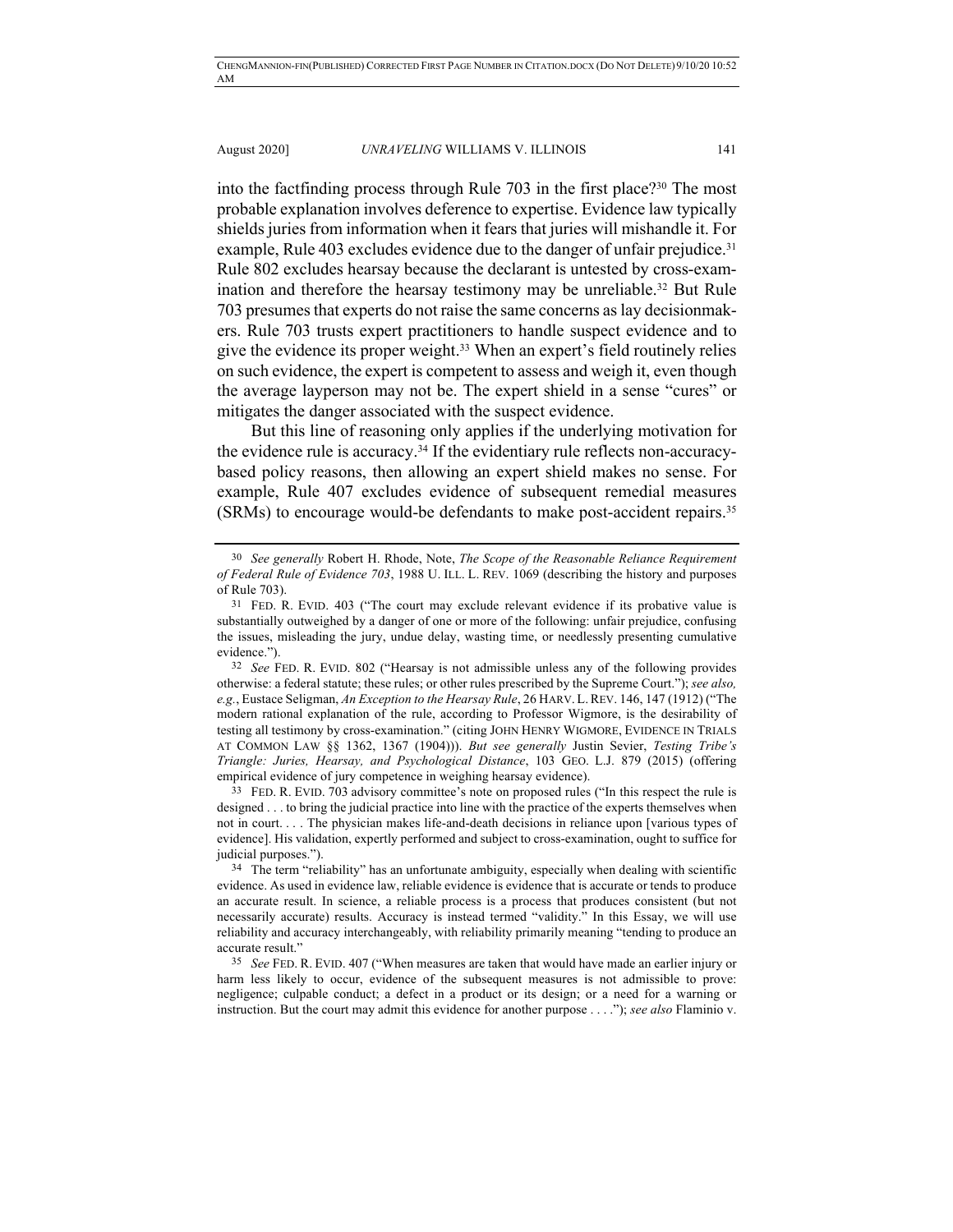If an accident reconstruction expert could use a defendant's SRM as the basis for her opinion—something textually permissible under Rule 703—that would severely hamper the policy goals of Rule 407.36 Or take professional privileges, which exclude confidential communications to encourage certain professional relationships.37 Allowing an expert to use privileged communications as the basis for her opinion would impede those relationships. And if an expert could use statements made during compromise negotiations—normally barred under Rule 408—settlements would become much more difficult to negotiate.38

So under a proper understanding of Rule 703, expert shields should only be permissible when the evidentiary rule being circumvented is accuracybased. What about Confrontation? Can the prosecution use an expert shield with evidence otherwise inadmissible under the Confrontation Clause? If Confrontation is about reliability, then the answer is *potentially* yes for two reasons. First, the expert would be permissible under Rule 703, since Confrontation would be an accuracy-based rule. Second, the expert would arguably be permissible under the Confrontation Clause because the structure and rationale of Rule 703 ensure the evidence's reliability. Recall that a jury might need cross-examination in order to properly weigh the evidence, but an expert might not. So having the inadmissible evidence pre-processed by the expert shield may be sufficient for Confrontation purposes.

By contrast, if Confrontation is a formal procedural right, then the answer is flatly no—again for two reasons. First, under Rule 703, expert shields are impermissible when the rule being circumvented is not accuracy-based. If Confrontation is a procedural right, then it would be more like Rule 407, Rule 408, and privileges. Second, under a procedure-based interpretation of Confrontation, mere proof of expert reliability would be insufficient to satisfy the defendant's formal procedural right to confront the witnesses against him.

Viewed in this light, the holding in *Williams* is potentially momentous. *Williams* held that the expert shield was valid, implicitly declaring that Confrontation is an accuracy-based rule. That result is completely at odds with *Crawford*, which had recast Confrontation as a procedural right.39 Justice

Honda Motor Co., 733 F.2d 463, 469 (7th Cir. 1984) (stating that the incentive to take remedial safety measures would be reduced if evidence of such measures were admissible to prove liability). 36 *See* Rhode, *supra* note 30, at 1076.

<sup>37</sup> *See generally* EDWARD J. IMWINKELRIED, THE NEW WIGMORE: A TREATISE ON EVIDENCE: EVIDENTIARY PRIVILEGES § 6.2 (Wolters Kluwer, 3d ed. 2020).

<sup>38</sup> The rationale of Rule 703 also breaks down where constitutional policy rules are at play. For example, an expert presumably cannot violate equal protection merely because racial data is reasonably relied upon by others in the field.

<sup>39</sup> Crawford v. Washington, 541 U.S. 36, 61 (2004) ("To be sure, the Clause's ultimate goal is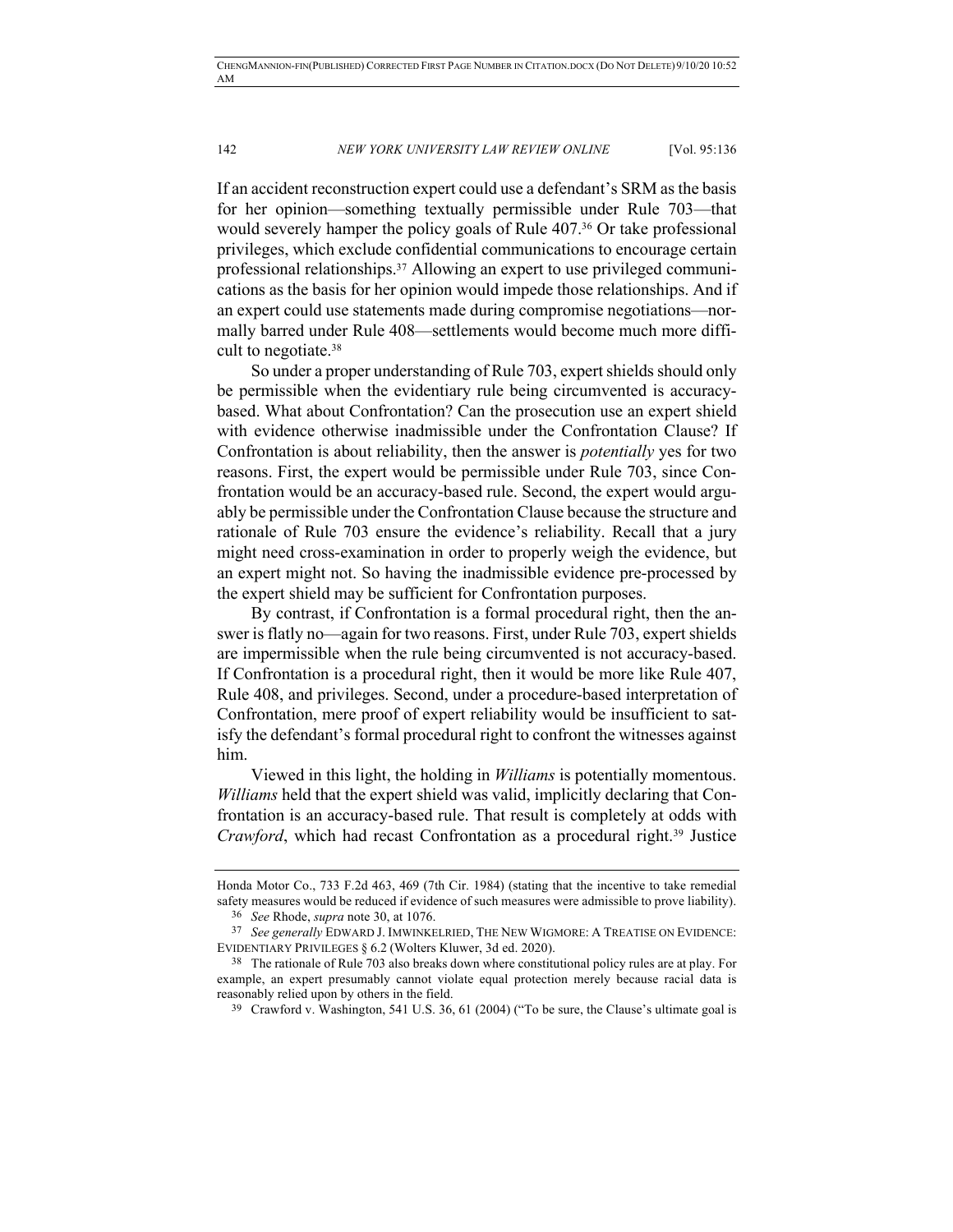Scalia's entire purpose in *Crawford* was to overrule *Ohio v. Roberts*<sup>40</sup> and jettison its focus on "particularized guarantees of trustworthiness."41 At first glance, *Williams* appears to undo all of that.

In a sense, if this is the lesson of *Williams*, it should come as little surprise. A number of Justices have shown a remarkable affinity toward a return to reliability,42 so *Crawford* may not be long for this world anyway. But as it turns out, we cannot necessarily read *Williams* as an implicit overruling of *Crawford*. That inference is only valid if the Cellmark report in *Williams* was indeed substantively inadmissible under the Confrontation Clause, and that is far from clear. Why it is not clear is explored in the next Part.

#### II

## NONTESTIMONIAL PROCESSES

The Cellmark report in *Williams* fundamentally differed from the lab reports in *Melendez-Diaz* and *Bullcoming*. *Melendez-Diaz* featured a sworn certification from a government lab verifying that the substance seized was cocaine.43 *Bullcoming* featured a sworn certification from a government lab reporting the results of a blood alcohol test.44 In both cases, there were (i) formal certifications; (ii) from government actors; (iii) where the inquirer's identity and "desired" outcome were known. Given *Crawford*'s concerns about formal, testimonial, and accusatory statements, one can see how these lab reports could run afoul of the Confrontation Clause.

The Cellmark report in *Williams*, however, was a bird of a different feather. It involved (i) an unsworn lab report; (ii) from a private, non-governmental actor; and (iii) the request to Cellmark was effectively blind, because Cellmark had no idea what the inquirer's desired outcome was.45 Cellmark's job was to take the sample, accurately produce a DNA profile, and return the profile to the inquirer.<sup>46</sup> Cellmark did not make the match against Williams—that job was left to Lambatos, the testifying expert.

to ensure reliability of evidence, but it is a procedural rather than a substantive guarantee. It commands, not that evidence be reliable, but that reliability be assessed in a particular manner: by testing in the crucible of cross-examination.").

<sup>40</sup> 448 U.S. 56 (1980).

<sup>41</sup> *Crawford*, 541 U.S. at 60.

<sup>42</sup> *See, e.g.*, Michigan v. Bryant, 562 U.S. 344, 361–62 (2011) (drawing parallels between the trustworthiness of statements made during ongoing emergencies and the trustworthiness of statements admitted under the excited utterance hearsay exception); *id.* at 390–92 (Scalia, J., dissenting) (accusing the *Bryant* Court of resurrecting the reliability analysis).

<sup>43</sup> Melendez-Diaz v. Massachusetts, 557 U.S. 305, 308 (2009).

<sup>44</sup> Bullcoming v. New Mexico, 564 U.S. 647, 652–53 (2011).

<sup>45</sup> Williams v. Illinois, 567 U.S. 50, 97 (2012) (Breyer, J., concurring) (emphasizing that the analyst operated under a "veil of ignorance").

<sup>46</sup> *Id.* at 59 (plurality opinion).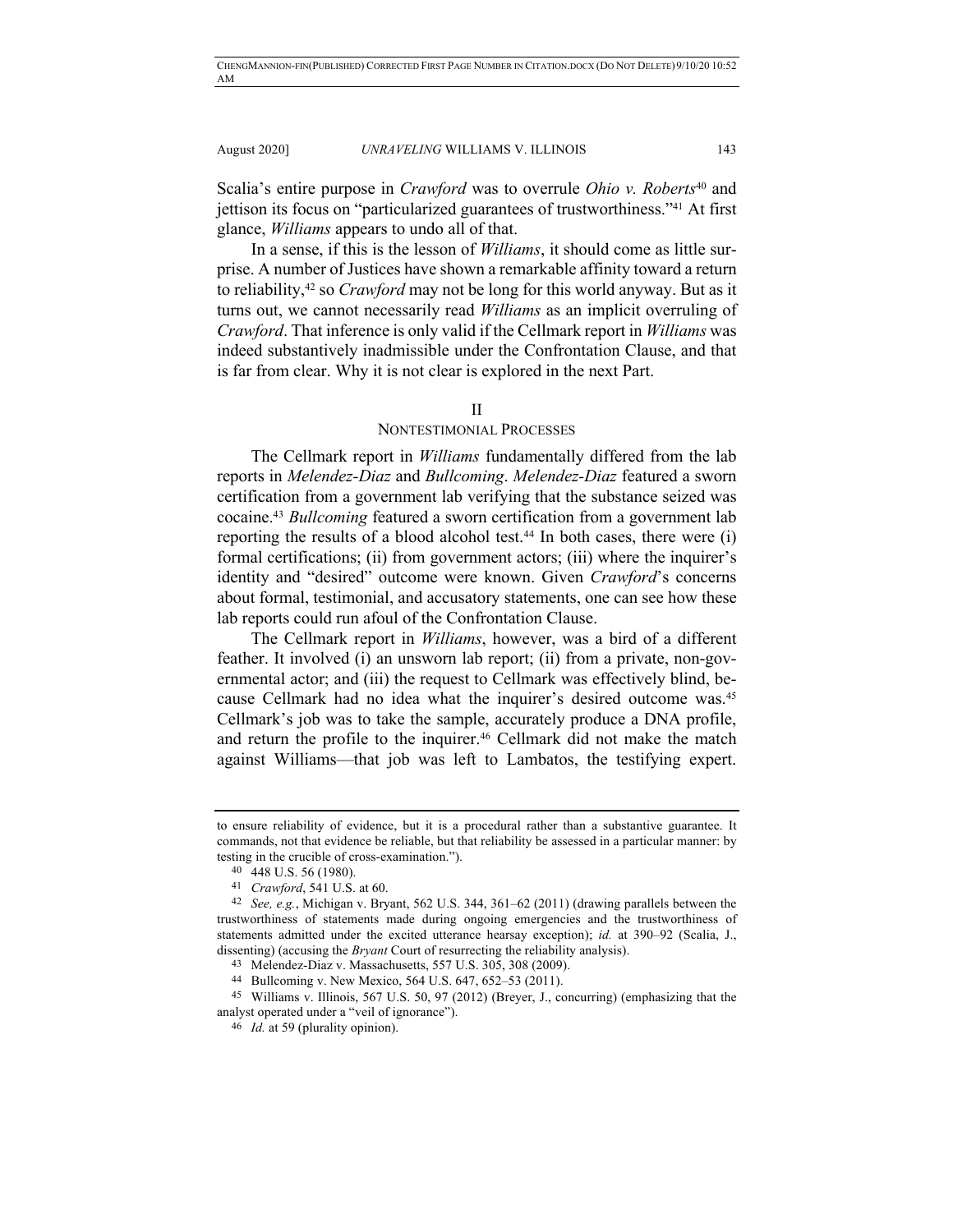Consequently, the Cellmark report was arguably nontestimonial.47 While the report was ultimately potent evidence for the prosecution, it was not an accusatory instrument against the defendant when Cellmark produced it—indeed, the defendant had not even been a suspect at that point.48 Cellmark merely ran its standard DNA profiling process, much like any other ordinary business process. Such DNA reports are thus similar to phone records, which are nontestimonial not only because they are automated, but also because they are not collected for accusatory purposes.49

Even if Cellmark had made a match determination itself, one can imagine conditions under which the report might still have remained nontestimonial. For example, suppose that the laboratory had an intake system that blinded the samples so that analysts had no information about the requester and therefore no idea whether the desired outcome was a match or a nonmatch. Further, suppose the laboratory routinely inserted known test samples into its workstream to ascertain the proficiency of analysts and to calculate error rates, so that analysts never knew when a sample was real or a test. Under those conditions, matches are arguably not accusatory statements. They are merely the output of a standardized, anonymized process, much like phone records.<sup>50</sup>

These observations offer an alternative "nontestimonial process" perspective through which to view the holding in *Williams*. From this perspective, Lambatos's testimony was admissible not because Lambatos was an expert shield, but rather because her evidentiary basis, the Cellmark report, resulted from a process that did not implicate the Confrontation Clause at all.

50 *See* Edward K. Cheng & G. Alexander Nunn, *Beyond the Witness: Bringing a Process Perspective to Modern Evidence Law*, 97 TEX. L. REV. 1077, 1107 (2019) (making this argument).

<sup>47</sup> To be sure, *Williams* gave two other reasons why Cellmark's report was nontestimonial: (1) the report was never offered for "the truth of the matter asserted," *id.* at 79, and (2) there was an ongoing emergency, *id.* at 84. Both, however, are specious. For the problem with the "truth" argument, see *supra* note 28. As for the emergency argument, to say there was an ongoing emergency would prove far too much. There was a rapist at large, but Cellmark received the vaginal swab nine months after the rape occurred. *Id.* at 137 (Kagan, J., dissenting). Under that definition, any criminal investigation would remain an "emergency" until the perpetrator was apprehended.

<sup>48</sup> *Williams*, 567 U.S. at 59.

<sup>49</sup> *See, e.g.*, United States v. Yeley-Davis, 632 F.3d 673, 679 (10th Cir. 2011) (ruling that cell phone records are nontestimonial because they were created to administer the phone company's affairs "and not for the purpose of establishing or proving some fact at trial" (quoting Melendez-Diaz v. Massachusetts, 557 U.S. 305, 324 (2009))); United States v. Green, 396 F. App'x 573, 575 (11th Cir. 2010) (unpublished opinion) ("[B]ecause the [cell phone] records were generated for the administration of Metro PCS's business, and not for the purpose of proving a fact at a criminal trial, they were non-testimonial, and the district court did not violate [the defendant's] constitutional right [to Confrontation] by admitting them into evidence."). Similarly, business records do not qualify as testimonial and are therefore not subject to the Confrontation Clause. *See* Crawford v. Washington, 541 U.S. 36, 56 (2004) ("Most of the hearsay exceptions covered statements that by their nature were not testimonial—for example, business records or statements in furtherance of a conspiracy.").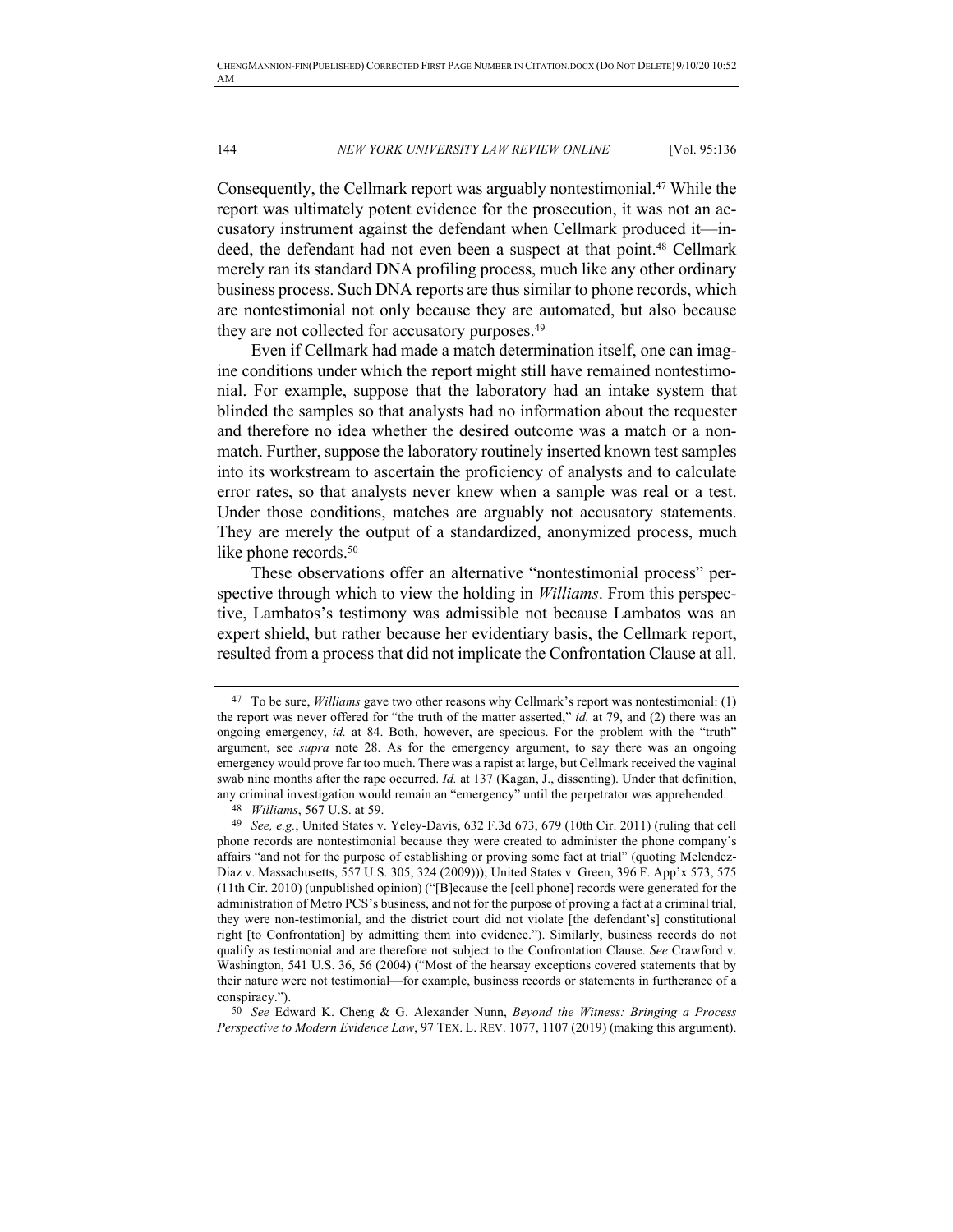Under this nontestimonial process perspective, we cannot make inferences about whether the Confrontation Clause remains a procedural right or has returned to a reliability-focused inquiry. But the perspective does provoke a different discussion about the relationship between Confrontation and forensics.

*Williams* suggests that if produced under certain stringent conditions namely, those that comply with sound scientific practice—forensic reports do not violate the Confrontation Clause, and the analyst need not testify. Scientific processes aim to be objective, standardized, and anonymous, and scientific laboratories focus intensively on calibration and proficiency testing. Unfortunately, as the National Academy of Sciences noted over a decade ago, many forensic disciplines and laboratories lack such practices.<sup>51</sup>

Consider what interpreting *Williams*through the nontestimonial process lens might do to forensic practice. Forensic labs would in essence face a choice. They could continue their traditional practices with subjective determinations, non-blinded samples, and a lack of blinded proficiency testing, but the Confrontation Clause would then extract a price. Because the traditional forensic analyst is effectively an accusatory witness (and not just a cog in a standardized process), the Confrontation Clause would require that the analyst testify in court. Testifying means lost work time and consequently added costs to the laboratory's bottom line.52 In the alternative, forensic labs could adopt more modern scientific processes and procedures, such as those advocated by the National Academy. If so, the Confrontation Clause would absolve analysts of the need to testify, providing laboratories with savings that may balance the costs associated with the new procedures. The muchnoted Houston Crime Lab provides an illustrative example. Houston blinds incoming samples, uses standardized processes, and routinely inserts known test samples into its workstream for quality control.53 Under a nontestimonial process interpretation of *Williams*, the Confrontation Clause would not require in-court testimony from Houston forensic analysts. Certifications would suffice.

#### III

## THE *WILLIAMS* PUZZLE AND THE FUTURE

So which of these two perspectives—the expert shield perspective or the nontestimonial process perspective—explains the outcome in *Williams*? That question is underdetermined. Either perspective is sufficient to explain

<sup>51</sup> NAS REPORT, *supra* note 20, at 23–24.

<sup>52</sup> *But see* Bonventre, *supra* note 12, at 109 (finding that courts and labs adjusted to the requirement).

<sup>53</sup> Sandra G. Thompson & Nicole B. Cásarez, *Solving* Daubert*'s Dilemma for the Forensic Sciences Through Blind Testing*, 57 HOUS. L. REV. 617 (2020).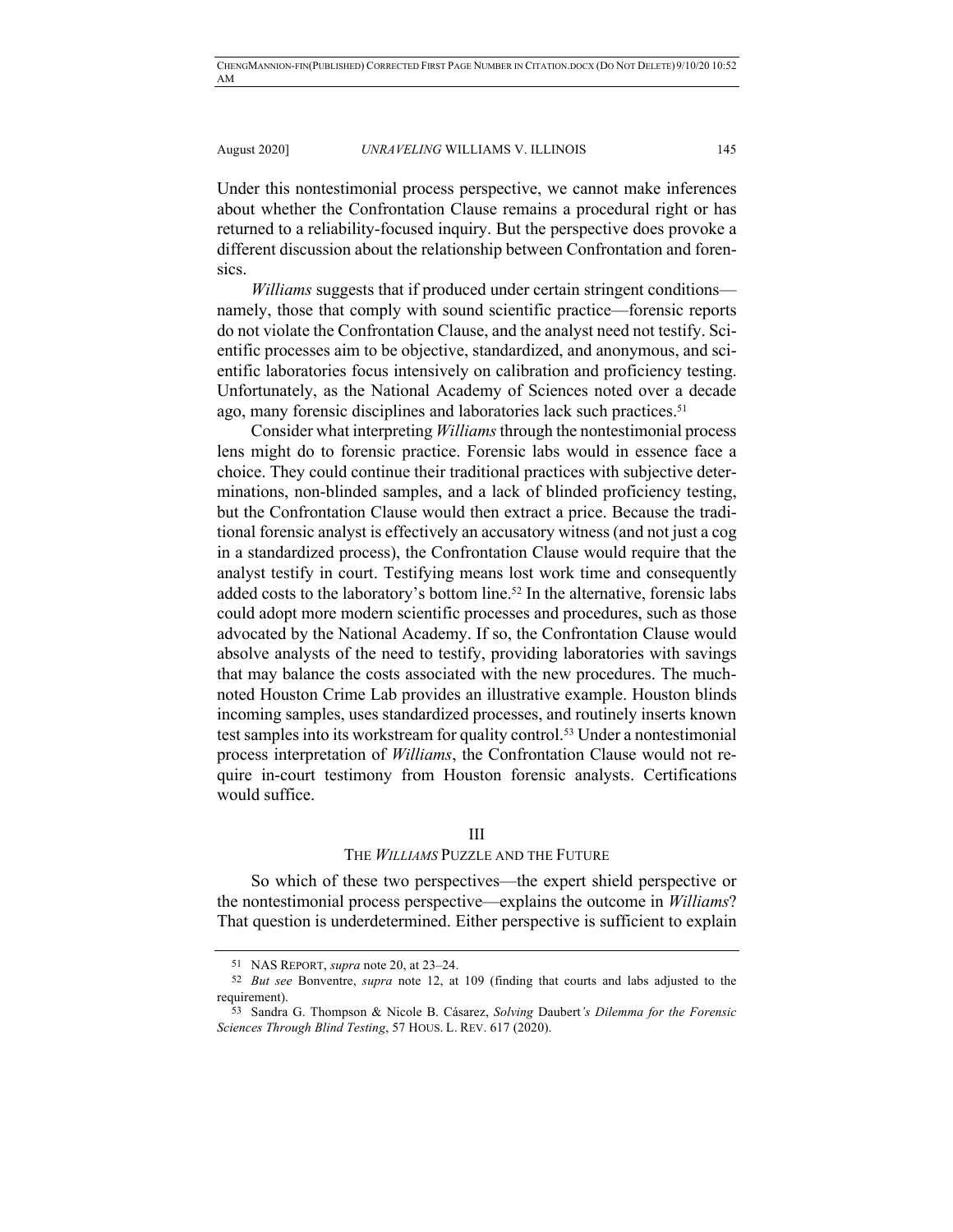the outcome. If process-based forensic reports do not infringe on the Confrontation Clause, then Lambatos's testimony based on the Cellmark report is admissible. If process-based reports do infringe on the Confrontation Clause, then Lambatos's testimony may still be admissible as an expert shield, but only if Confrontation returns to a reliability-based doctrine.

Resolving this indeterminacy will require another case in the *Melendez-Diaz*/*Bullcoming*/*Williams* line, carefully selected to press the issues. For example, if in the next case, a Cellmark-type report is offered for its substantive truth (and not just as the basis of an expert shield), we can test the validity of the nontestimonial process perspective. Or if in the next case the expert shield relies on a less process-based report, such as the subjective impressions of an out-of-court toolmark analyst, then we can test the expert shield perspective.54 But until then, the import of *Williams* and the future of the Confrontation Clause in the forensic sphere will remain in limbo.

So far, our emphasis has been on analytics and what *Williams* might mean. In what direction *should* the law go? We have several normative thoughts. On the issue of expert shields, the doctrine surrounding Rule 703 should restrict expert use of inadmissible evidence to only when the evidence was inadmissible due to an accuracy-based rule.<sup>55</sup> This restriction is inherent in the logic of Rule 703, but it is not in the text, and so far as we can tell, not yet definitively part of the case law.

Whether the Confrontation Clause should be about procedure or reliability ultimately depends on one's jurisprudential preferences. An originalist following Justice Scalia's originalist interpretation of the Confrontation Clause might prefer it as a procedural right, while a pragmatist might focus on the underlying goal of accuracy and reliability.

Finally, on the issue of nontestimonial processes, as a matter of legal theory and practical policy, the Supreme Court should make clear that the output of certain scientific processes does not implicate the Confrontation Clause. From the standpoint of theory, as one of us has argued at length,  $56$ the Confrontation Clause as interpreted in *Crawford* is fundamentally about testimonial *witnesses*. <sup>57</sup> Confrontation prohibits the use of accusatory documents or hearsay witnesses when the source of the information (and its

<sup>54</sup> *Stuart v. Alabama* was a missed opportunity along these lines. *Stuart* involved a bloodalcohol test but, so far as we can discern from available materials, did not involve any type of blinding process. Stuart v. Alabama, 139 S. Ct. 36, 36 (2018) (Gorsuch, J., dissenting from denial of certiorari).

<sup>55</sup> This proposal was first articulated in an insightful student note by Robert H. Rhode. Rhode, *supra* note 30, at 1080–81.

<sup>56</sup> *See* Cheng & Nunn, *supra* note 50, at 1077 (arguing that the focus of traditional evidentiary rules is on witnesses and witness reliability).

<sup>57</sup> Crawford v. Washington, 541 U.S. 36, 59 (2004) (focusing its analysis on the testimonial nature of "statements of witnesses").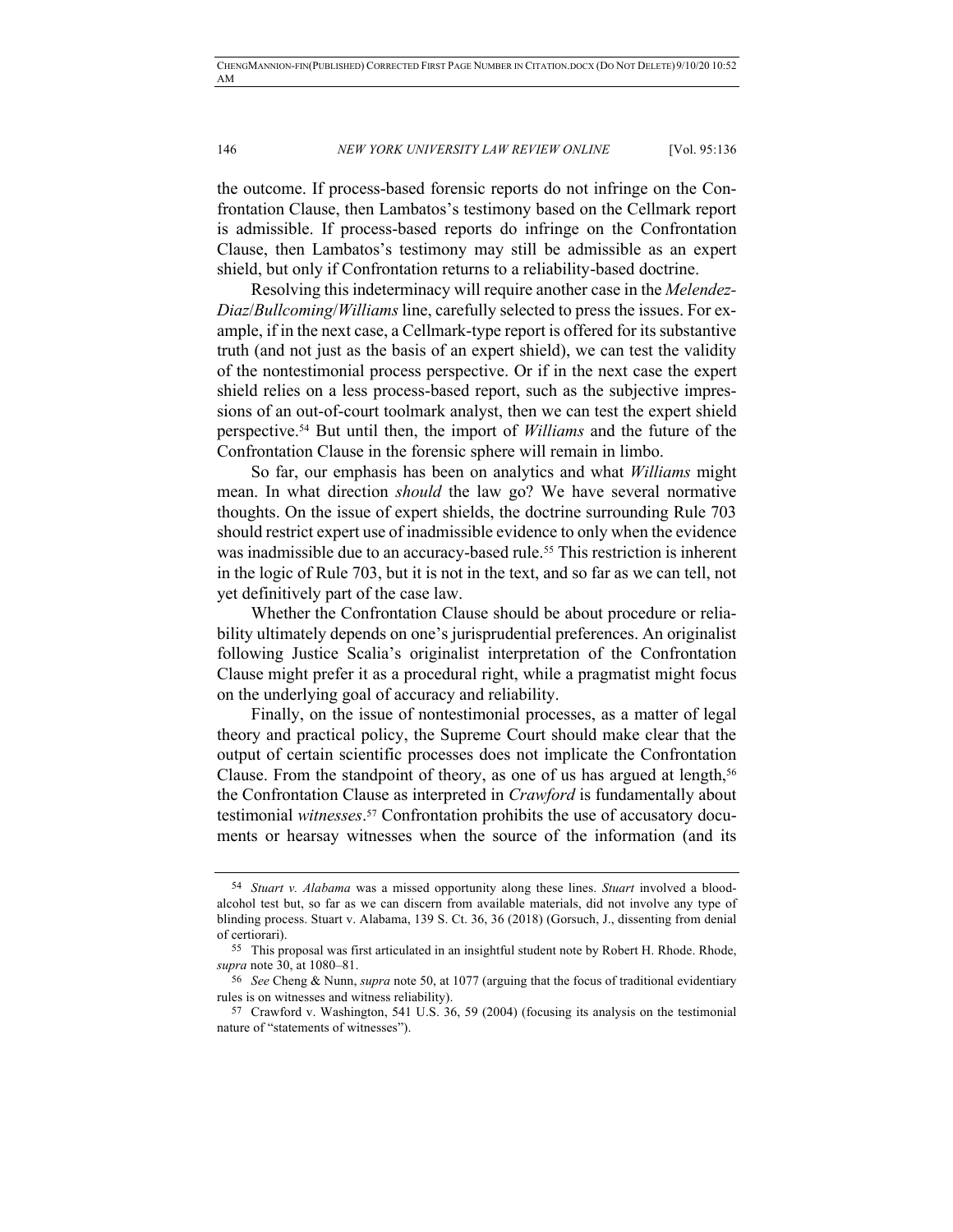reliability) is an out-of-court declarant—a person who should be confronted in court. But the evidence that results from a scientific process is different. Its reliability does not stem primarily from the human actors. It comes from the process itself, which is a mix of machines, policies, and human actors operating under those policies.58 With regard to process-based evidence, a meaningful right of Confrontation, whether characterized as a procedural right or a guarantee of reliability, does not rest with a talking head in court. A meaningful right in this context involves the ability to probe, investigate, and challenge the processes that produced the evidence.<sup>59</sup>

From a policy standpoint, recognizing nontestimonial processes might also be one way to deal with the crisis in forensics. The flaws in forensics identified by the National Academy may have been troubling, but the lack of progress addressing those flaws over the last decade has been downright embarrassing.60 Two explanations for the stagnation are a lack of incentives and a lack of available resources. Interpreting the Confrontation Clause as proposed would create incentives to improve forensic analysis by establishing a safe harbor for the outputs of rigorous scientific processes. We should emphasize that this safe harbor is fully justified by evidentiary theory; it also turns out to be practically expedient.

#### **CONCLUSION**

As the old adage goes, hard cases make bad law, and so it was with *Williams v. Illinois*. At stake was one of the most theoretically and practically important evidentiary questions today—the restrictions placed on forensic reports by the Confrontation Clause. But the facts of *Williams* made success virtually impossible for the Supreme Court. The combination of a processbased Cellmark report, an expert shield, and shifting theoretical foundations in the Confrontation doctrine created a perfect storm for confusion.

But having unraveled the *Williams* puzzle, we can now see a way from confusion to clarity. It will take another Supreme Court case (or two) but, properly analyzed and understood, the issues raised in *Williams* can lead to a clear articulation of the role of expert shields, as well as the nature of the Confrontation right. They can lead courts to treat process-based evidence

<sup>58</sup> Bullcoming v. New Mexico, 564 U.S. 647, 676 (2011) (Kennedy, J., dissenting).

<sup>59</sup> *See* Cheng & Nunn, *supra* note 50, at 1105–08 (proposing reforms to address process-based evidence).

<sup>60</sup> Jessica D. Gabel, *Realizing Reliability in Forensic Science from the Ground Up*, 104 J. CRIM. L. & CRIMINOLOGY 283, 286 (2014) ("Regardless of the root causes of the forensic flaws, the NAS Report clearly issued a 'call to arms' to reform forensic science from the top down by proposing the creation of a centralized National Institute of Forensic Science. Little has been done, however, to achieve reform.").